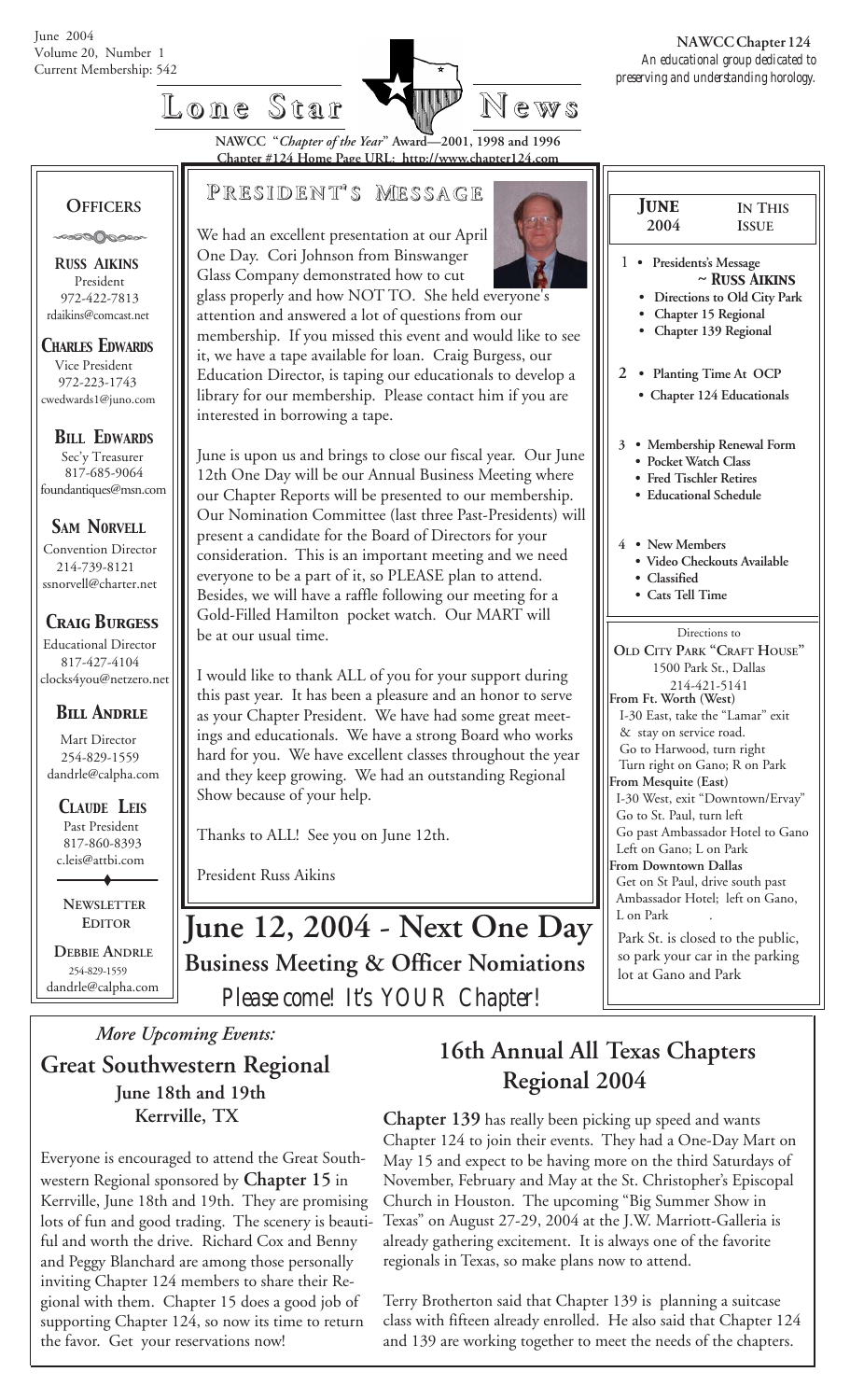### **Historic Banjo Clock Restored by Chapter 124**





### **Planting Time at Old City Park**

Mark Vozar and Bill Andrle did Old City Park duty on on April 17 for its annual "Planting Time" event. Bill reported that everything went well. Attendance was light.....20 or so groups of people who mainly wanted their clocks fixed. They gave about a dozen brochures out to some interested people. Mark repaired lantern pinions on his Ansonia kitchen clock movement while Bill polished pivots on his old quail cuckoo clock movement.

Melissa Prycer, the new Program Manager of the Old City Park, introduced herself and seemed nice, friendly and energetic. It looks as if she will be great to work with and cooperative with all the educationals.

### **Happy Customer**

 "I have just completed two more Chapter 124 education classes -- Clock Case Restoration by Craig Burgess and Pocket Watch Repair by George Kiser. Both instructors were outstanding. They were well organized and helpful to all."

 " We are fortunate to have so many resourceful people in this Chapter who are willing to share their knowledge with others." ~ Joe Plunkett



In October 2003, Chapter 124 took on a work of restoration on a clock belonging to Historic Fort Worth in the Ball-Eddleman-McFarland house, a non-profit organization. The Girandole presentation banjo clock was in a state of disrepair when we accepted the project. Apparently the weight cord had severed on its own and the weight broke through the bottom of the clock sending both weight and gilded bottom to the floor several feet below. The task our Chapter agreed to perform was to glue the bottom back onto the case, and put the movement back in running order. The case bottom required some gilding and gesso work before it could be reattached to the rest of the case. The unmarked movement on the other hand required overhaul and machine work to make it run. The work was performed and completed by volunteers within Chapter 124.With case and movement work finished, the clock was delivered to the Ball-Eddleman-McFarland house on March 26, 2004 to a very pleased Director and caretaker. The only identification on the clock was "Mc 9311", which was penciled on the inside of the lower door. This may be a reference to the individual that built the clock. The caretakers of the Ball-Eddleman-McFarland house state that the clock had been in the McFarland family for quite some time. Some of our resident experts have dated the clock to around 1920. ~ Educational Director Craig Burgess



Cori Johnson from Binswanger Glass for April One-Day



Bob Tramel in Pocket Watch Class

#### $2 -$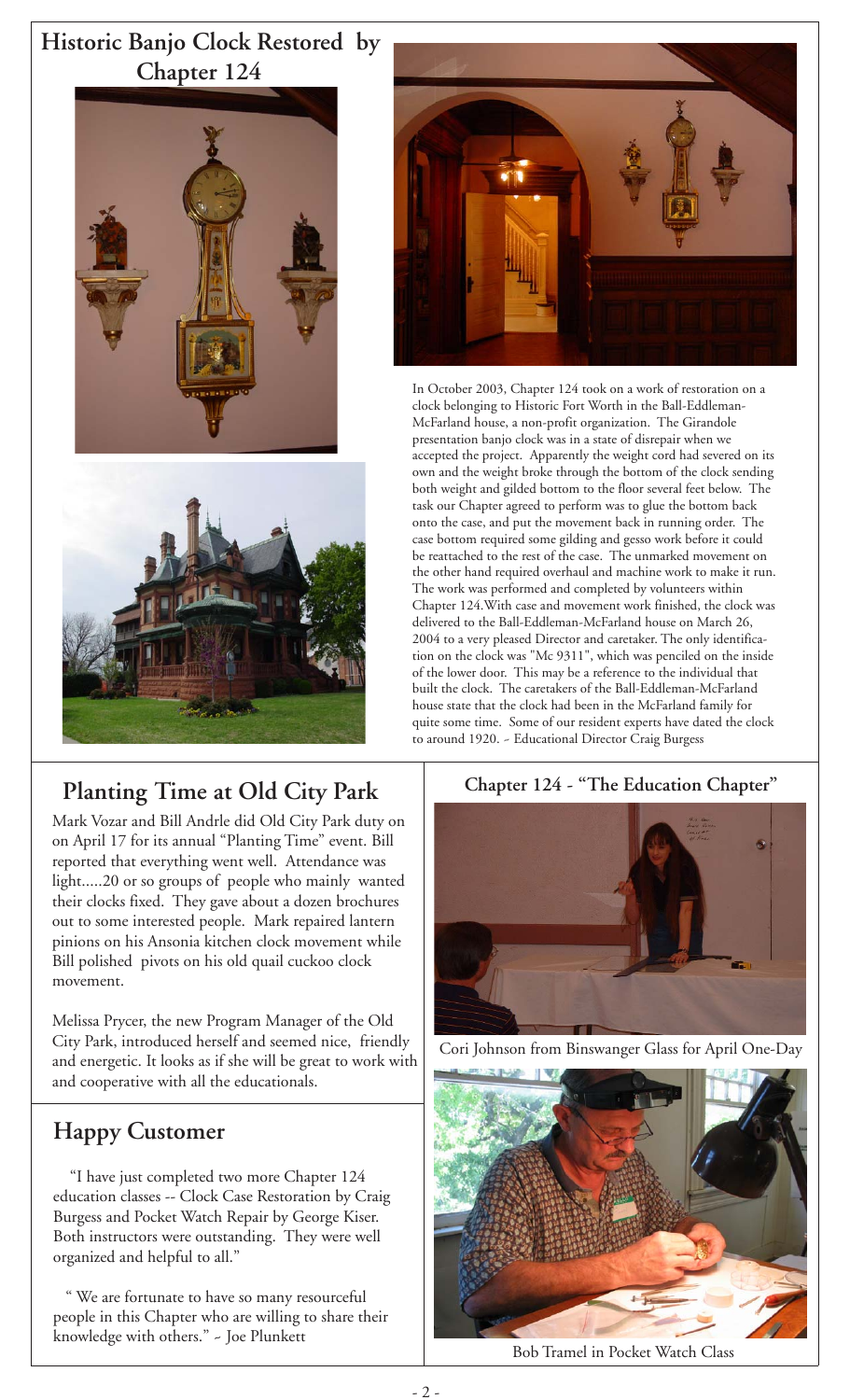| An educational group dedicated to preserving and understanding horology.<br>Complete & send with applicable check made payable to LONE STAR CHAPTER #124<br>to GENE MEYSENBURG GM1000@PRODIGY.NET, 11028 Creekmere, Dallas TX 75218 $\Box$ Renew my membership | APPLICATION/RENEWAL for LONE STAR CHAPTER 124, NAWCC<br>$\Box$ New #124 Member<br>Dues are \$10 per year.<br>yrs @ $$10 =$<br>Join/renew for 1 - 5 years<br>Check appropriate box:                                                            |
|----------------------------------------------------------------------------------------------------------------------------------------------------------------------------------------------------------------------------------------------------------------|-----------------------------------------------------------------------------------------------------------------------------------------------------------------------------------------------------------------------------------------------|
| Please PRINT:<br>Mr__ Mrs__ Miss__ Ms__ (Please check appropriate blank.)                                                                                                                                                                                      | To join Chapter #124, you must be an NAWCC member, or have applied for NAWCC<br>membership. Have you applied for National membership, but haven't gotten a member-<br>ship number? Check here __, [Date of your application/check to National |
|                                                                                                                                                                                                                                                                |                                                                                                                                                                                                                                               |
|                                                                                                                                                                                                                                                                |                                                                                                                                                                                                                                               |
|                                                                                                                                                                                                                                                                |                                                                                                                                                                                                                                               |
| E-Mail:                                                                                                                                                                                                                                                        |                                                                                                                                                                                                                                               |
|                                                                                                                                                                                                                                                                |                                                                                                                                                                                                                                               |
| Who recommended you?                                                                                                                                                                                                                                           | 04/04<br>NAME                                                                                                                                                                                                                                 |

# **Pocket Watch Class Enormous Hit!**



**George Kiser** did a fantastic job of teaching a full class of eager new pocket watch repair people. This has been a long awaited, long anticipated, and long needed class for all the watch enthusiasts. According to those who attended, it was well worth the wait. Thanks to George Kiser and Luther Lucko for their time and contribution.



In the class photo: front row left to right, George Kiser (instructor), Phil Ball, Pat Flanigan, Divvang Avar, and Frank Van Zant. Back row left to right, Russ Aikins, Bill Andrle, Ray Gearhard, Luther Lucko (Teaching Asistant), Joe Plunkett, Bob Tramel, and Paavo Zakin.

### **Fred Tischler to Retire as Key Instructor for Clock Repair Classes**

After ten years of service, Fred Tishler will resign as clock repair instructor. This is an unimaginable loss, but Chapter 124 will continue to do what it can to meet the needs of prospective students.

In 1994, Fred lead a team of Chapter members to organize and teach the first clock repair class at Old City Park which was fashioned after the original Field Suitcase Workshop Program. Later, as the FSW program was reorganized under John Plume's guidance, he wrote the lesson plans for three additional classes and got permission to use the same material for the Chapter. That is the origin of the Chapter's 100, 200, 300 & 400 clock repair classes. Many other volunteers got involved, and the Chapter 124 educational program at OCP has blossomed into several other areas of Horology. The Chapter has been recognized throughout the NAWCC for its leading educational effort.

Fred said the most important asset the Chapter has is its membership, but only a few of these members are willing to spend a lot of their prime time as volunteers for the benefit of others. Hopefully more volunteer interest can be generated for needed assistance as the demand dictates. Countless chapter members have benefited from the OCP program and could help. Fred said that he is sure they will when they see their assistance is really needed to continue carrying the program onward. He has done an outstanding job, and his teaching will be missed very much. Many thanks to Fred and his wife Pam for all they have done.

### *Upcoming Education Classes Upcoming Education Classes*

 **Check Chapter 124 Website @ www. chapter124.com for Any Changes or Updates**

 **CLASS DATE COST INSTRUCTOR**

**Weight Driven Clock Repair 400 July 10, 11 & 17,18 \$50.00 Call Fred Tischler @ 972-612-0712**

*Remember: Classes are open to the public. Anyone may participate. Bring a friend!*